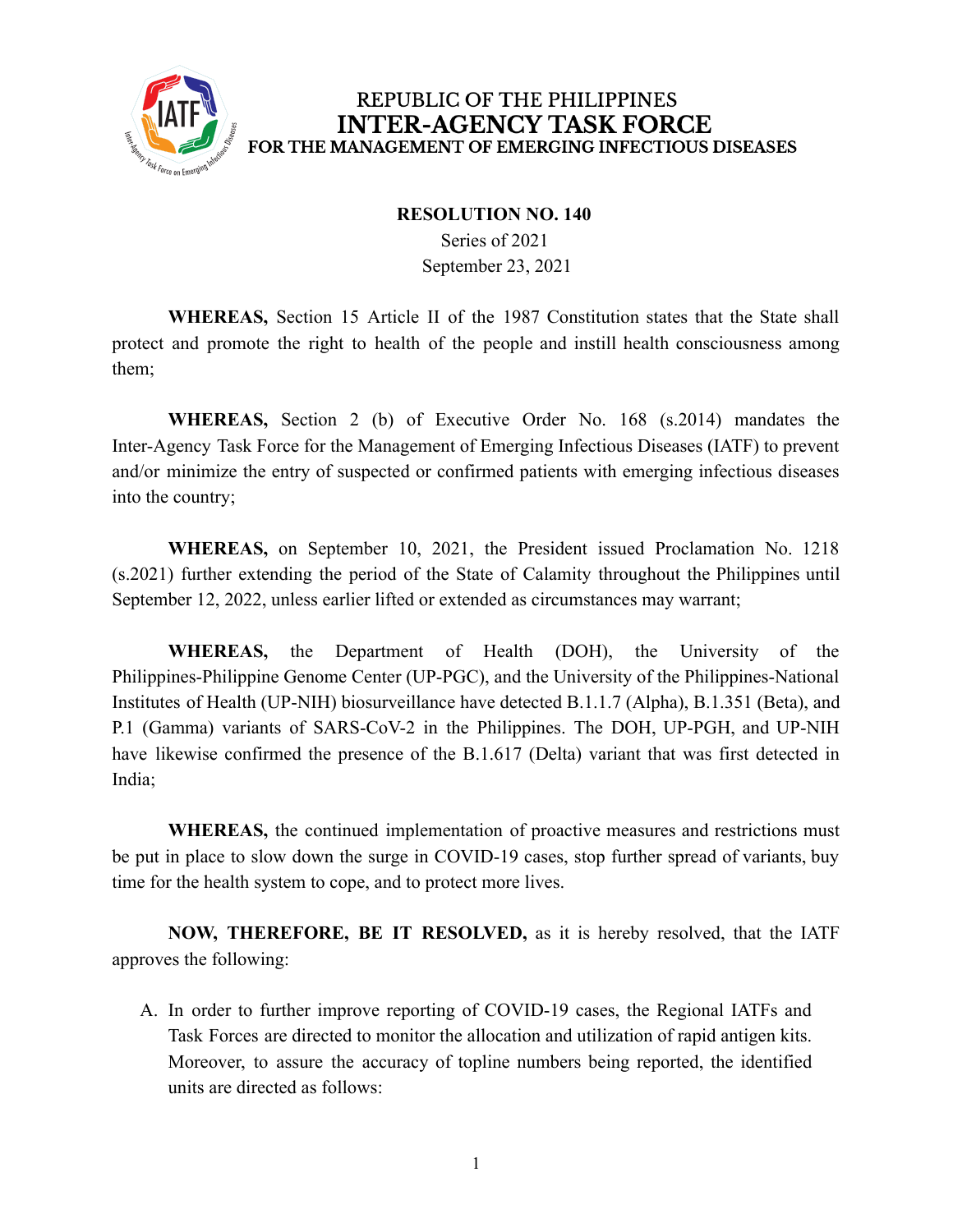

- 1. The Department of Health National Capital Region Center for Health Development is directed to facilitate registration of facilities using rapid antigen kits;
- 2. DOH NCR CHD, through the regional epidemiology and surveillance units and the local government units, are directed to ensure that antigen line list be collected and consolidated from health facilities, temporary treatment and monitoring facilities, and their own LGUs for submission to the DOH; and
- 3. Consider further augmentation of disease surveillance staff and encoders to ensure that line lists are generated and submitted on a daily basis.
- B. Upon the recommendations of the Sub-Technical Working Group on Data Analytics, the risk-level classification of Abra, Baguio City, Ilocos Norte, and Bohol shall be General Community Quarantine beginning 24 September until 30 September 2021, without prejudice to their reclassification as may be warranted and the declaration of localized Enhanced Community Quarantine in critical areas. For the duration of this period, Abra, Baguio City, and Bohol shall observe and implement the following heightened restrictions:
	- 1. Food preparation establishments such as commissaries, restaurants, and eateries may operate with their indoor dine-in services at the venue or seating capacity of twenty percent (20%), and with their *al fresco* or outdoor dine-in services at the venue or seating capacity of fifty percent  $(50\%)$ .
	- 2. Personal care services, such as beauty salons, beauty parlors, barbershops, and nail spas, may operate up to thirty percent (30%) of venue or seating capacity. For this purpose, these establishments shall only provide services that can accommodate the wearing of face masks at all times by patrons/clients and service providers;
	- 3. Meetings, Incentives, Conventions, and Exhibitions (MICE) events and social events in venue establishments shall not be allowed;
	- 4. Outdoor tourist attractions, as may be defined by the Department of Tourism (DOT), shall remain to be allowed at thirty percent (30%) venue capacity with strict adherence to minimum public health standards;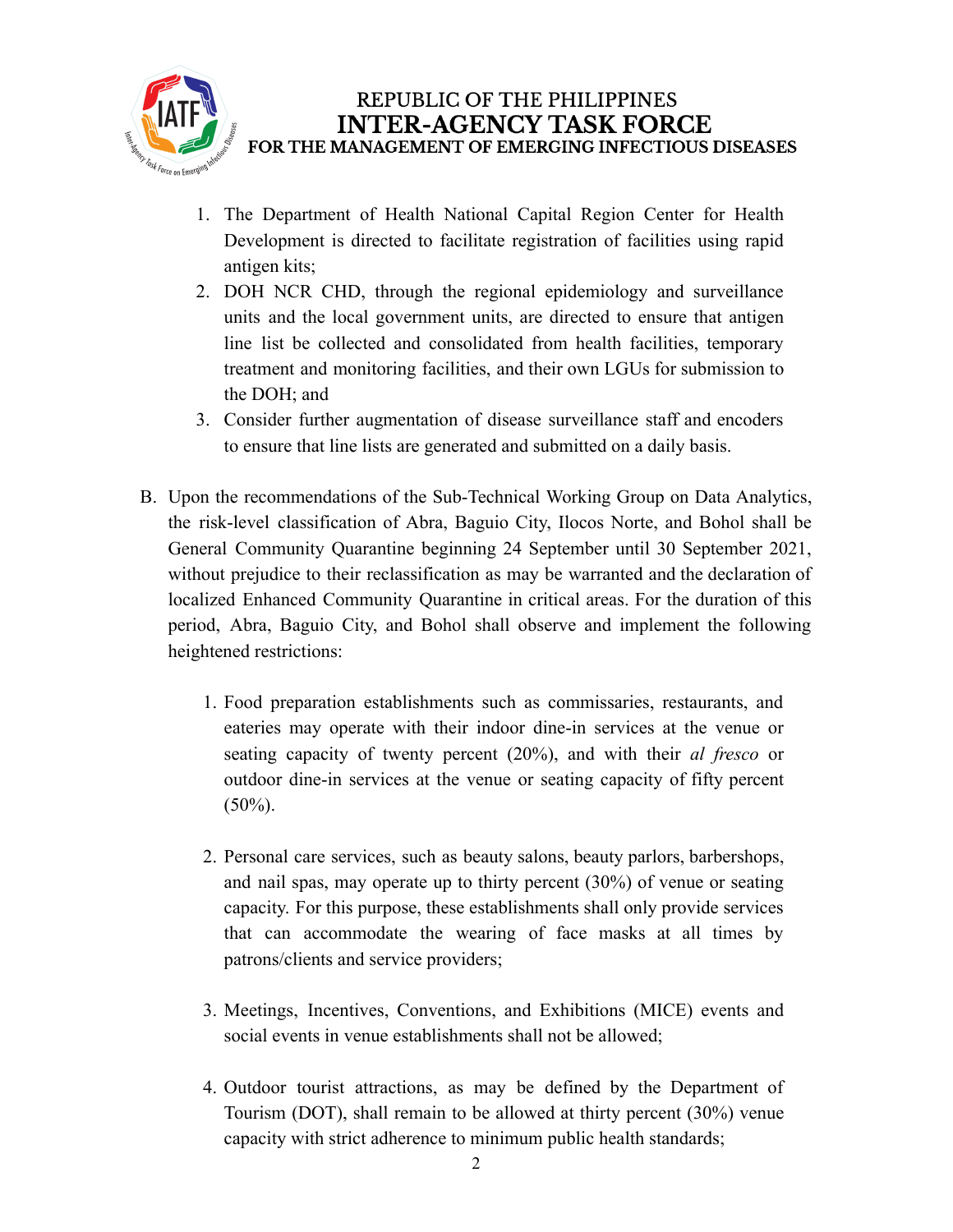

- 5. Under the Safety Seal Certification Program, business establishments awarded Safety Seal Certifications shall be allowed to operate at an additional ten (10) percentage points beyond the prescribed on-site capacity or venue/seating capacity, whichever is applicable;
- 6. Indoor sports courts and venues and indoor tourist attractions shall not be allowed to operate;
- 7. Specialized markets of the DOT such as *Staycations* without age restrictions shall remain to be allowed at such capacities, protocols, and restrictions as may be imposed by the DOT;
- 8. Interzonal travel shall be allowed subject to restrictions of the local government unit of destination. Point-to-Point travel to areas under General Community Quarantine and Modified General Community Quarantine shall be allowed without age restrictions subject to an RT-PCR test-before-travel requirement for those below eighteen years old (18) and above sixty-five (65), and other protocols and restrictions as may be imposed by the DOT and the Local Government Unit of destination;
- 9. Religious gatherings shall be allowed up to ten percent (10%) of the venue capacity. Provided that, there is no objection from the local government unit where the religious gathering may take place. Provided, further, that the LGU may increase the allowable venue capacity up to thirty percent (30%). The religious denominations should strictly observe their submitted protocols and the minimum public health standards.

Gatherings for necrological services, wakes, inurnment, funerals for those who died of causes other than COVID-19 *and for the cremains of COVID-19 deceased shall be allowed,* provided that the same shall be limited to immediate family members, upon satisfactory proof of their relationship with the deceased and with full compliance with the prescribed minimum public health standards for the duration of the activity; and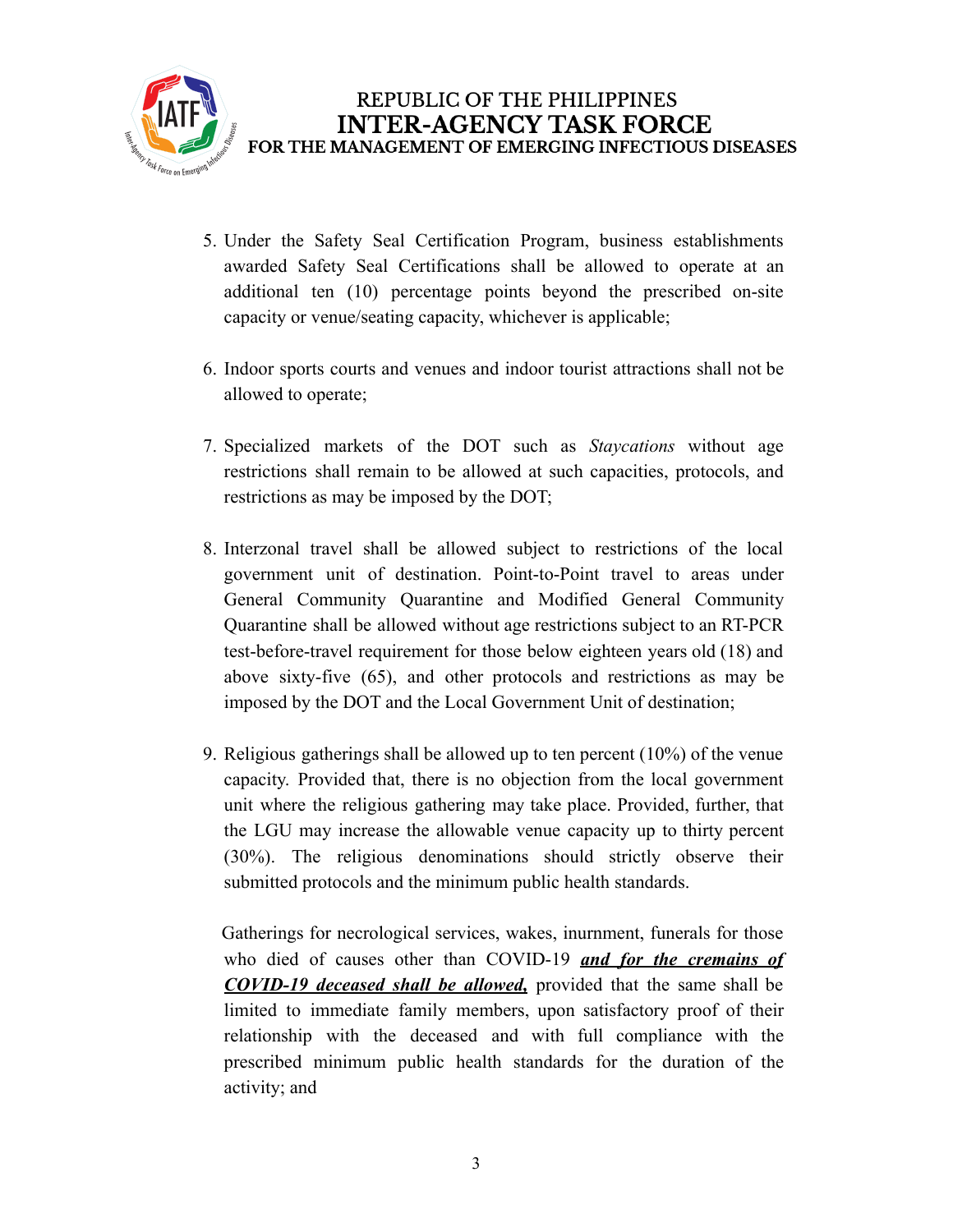

- 10. Other provisions of the Omnibus Guidelines on the Implementation of Community Quarantine in the Philippines, as amended, not affected by the foregoing shall continue to be in effect including those on interzonal travel into and out of the aforementioned areas and the operation of public transportation. The use of active transportation shall likewise be promoted.
- C. The recommendations of the IATF Technical Working Group, as amended, are approved, the specifics of which are as follows:
	- 1. In order to clarify the provisions on allowed individual outdoor exercise as provided for under the Guidelines on the Pilot Implementation of Alert Levels System for COVID-19 Response in the National Capital Region (Guidelines for Alert Levels System), Part I Sec. [3](3) is hereby amended as follows:

*Persons not otherwise required to remain in their respective residences may be allowed individual outdoor exercises. Persons below 18 years old and those above 65 years of age, and those with immunodeficiencies, comorbidities, or other health risks, and pregnant women shall be allowed individual outdoor exercises but shall be limited within the general area of their residence, e.g. within the barangay, purok, subdivision, and/or village.*

- 2. Should the Pilot Implementation of Alert Levels System in the National Capital Region be extended beyond 30 September 2021, the following amendments to the Guidelines for Alert Levels System are hereby adopted but shall take effect beginning 01 October 2021:
	- i. Part I Sec  $[3](3)$ :

*Persons not otherwise required to remain in their respective residences may be allowed individual outdoor exercises. Persons below 18 years old and those above 65 years of age, and those with immunodeficiencies, comorbidities, or other health risks, and pregnant women shall be allowed individual outdoor exercises but shall be limited within the general area of their residence, e.g. within the barangay, purok, subdivision, and/or village. Fully vaccinated individuals over sixty-five (65) years of age shall be*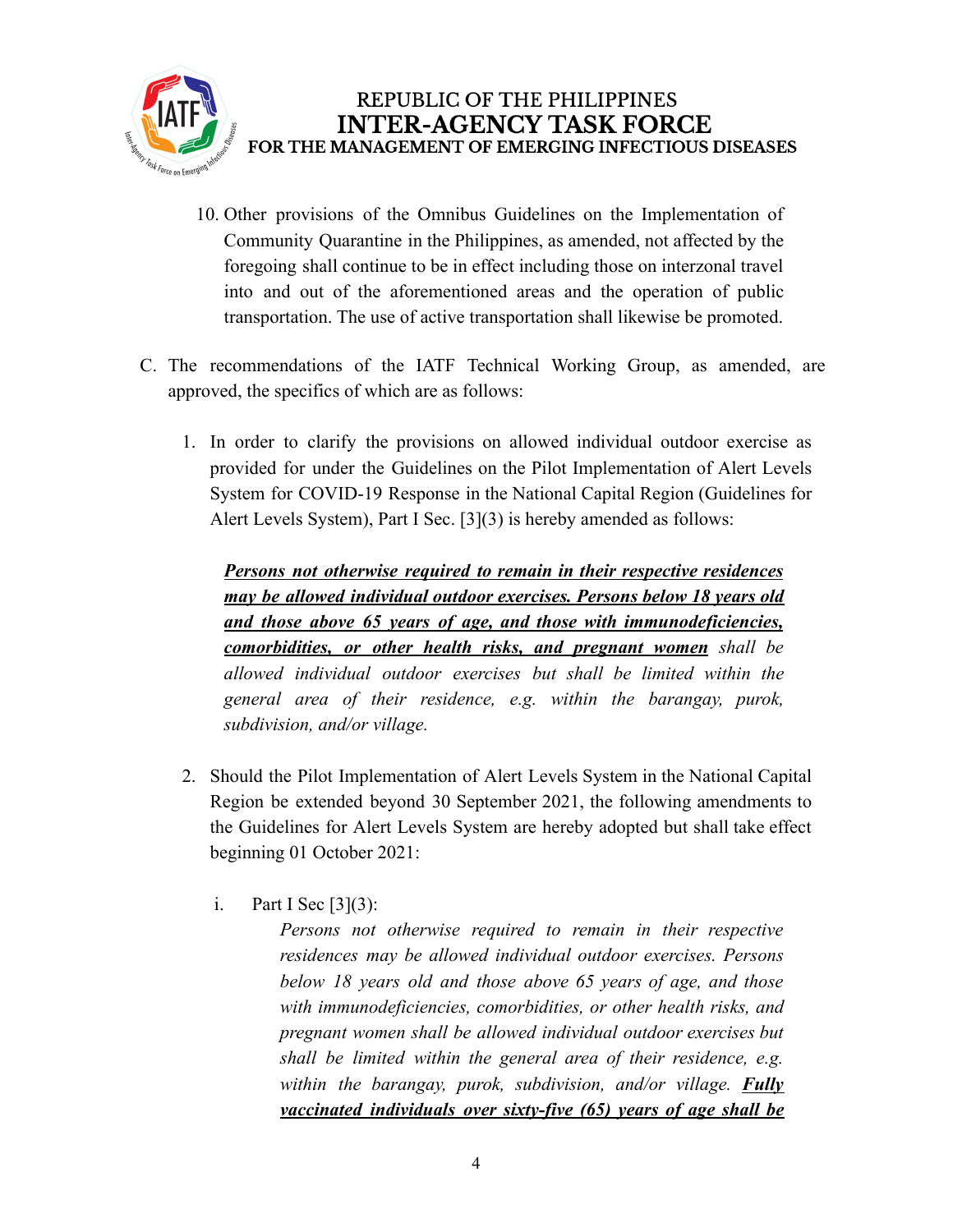

*allowed individual outdoor exercises beyond the general area of their respective residences.*

- ii. Part I Sec  $[3](4)$ :
	- 1. *j. All contact sports whether indoor or outdoor, except those conducted under a bubble-type setup as provided for under relevant guidelines adopted by the IATF, and approved by the LGU where such games shall be held;*
	- 2. *k. Personal care establishments offering aesthetic/cosmetic services or procedures, make-up services, spas, reflexology, aesthetics, wellness, and holistic services, and other similar procedures. Home service for these activities are likewise not permitted; and*
- iii. Part I Sec  $[3](8)$ :

*Gatherings for necrological services, wakes, inurnment, funerals for those who died of causes other than COVID-19, and the cremains of COVID-19 deceased shall be allowed, provided that the same shall be limited to immediate family members, upon satisfactory proof of their relationship with the deceased and with full compliance with the prescribed minimum public health standards.*

iv. Part I Sec [4], insertion of the provision on the prohibition of all contact sports, as follows:

> *j. All contact sports whether indoor or outdoor, except those conducted under a bubble-type setup as provided for under relevant guidelines adopted by the IATF, and approved by the LGU where such games shall be held;*

v. Part II Sec  $[6](4)$ :

*Food and essential items provided that they can only be picked up and/or unloaded at border collection points designated by the LGU.*

vi. Corresponding provisions in the lower alert levels in the Guidelines for Alert Levels System are hereby amended accordingly to the extent applicable. Such other amendments relating only to style and consistency and not otherwise affecting the letter and intent of the Guidelines for Alert Levels System are likewise approved.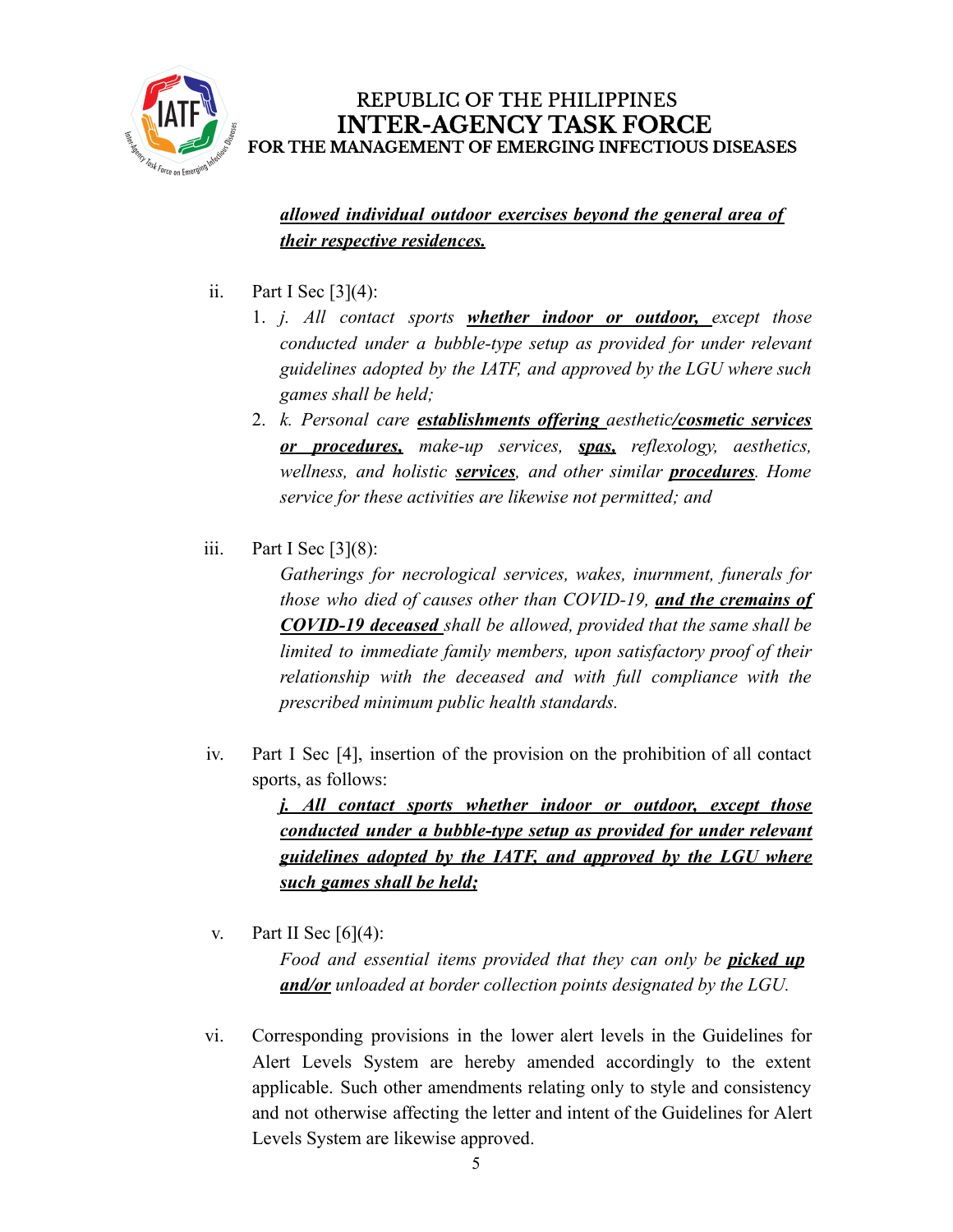

3. The Omnibus Guidelines on the Implementation of Community Quarantine in the Philippines is further amended to allow gatherings for necrological services, wakes, inurnment, funerals for the cremains of the deceased due to COVID-19 regardless of community quarantine classification, as follows:

*Gatherings for necrological services, wakes, inurnment, funerals for those who died of causes other than COVID-19, and for the cremains of COVID-19 deceased shall be allowed, provided that the same shall be limited to immediate family members, upon satisfactory proof of their relationship with the deceased and with full compliance with the prescribed minimum public health standards.*

- 4. The Small Technical Working Group composed of the Department of the Interior and Local Government, the Department of Health, the Department of Tourism, the Department of Transportation, the Department of Science and Technology, and the Philippine National Police shall be reactivated to propose refinements and/or amendments to the uniform travel protocols for land, air, and sea under IATF Resolution No. 101 (s.2021) taking into consideration advancements in information and communications technology solutions and the Alert Level Systems allowing interzonal travel subject to the reasonable regulations of the destination local government unit. With the inclusion of the Department of Information and Communications Technology, the National Economic and Development Authority, and the Metropolitan Manila Development Authority as members, the sTWG shall work on the harmonization of documentary requirements across all LGUs and interoperability of available applications (StaySafe.PH, S-PaSS, VaxCert, Traze, etc.);
- 5. In furtherance of IATF Resolution No. 47 (s.2020) wherein the Philippines participated in the World Health Organization Solidarity Trial for COVID-19 vaccines, all researchers, workers, members, and affiliate staff of the Solidarity Trial Vaccines Team shall be considered as healthcare workers and as such, shall be allowed interzonal and intrazonal movement regardless of community quarantine classification and imposition of granular lockdowns. Target participants and eligible patients who reside in areas under granular lockdowns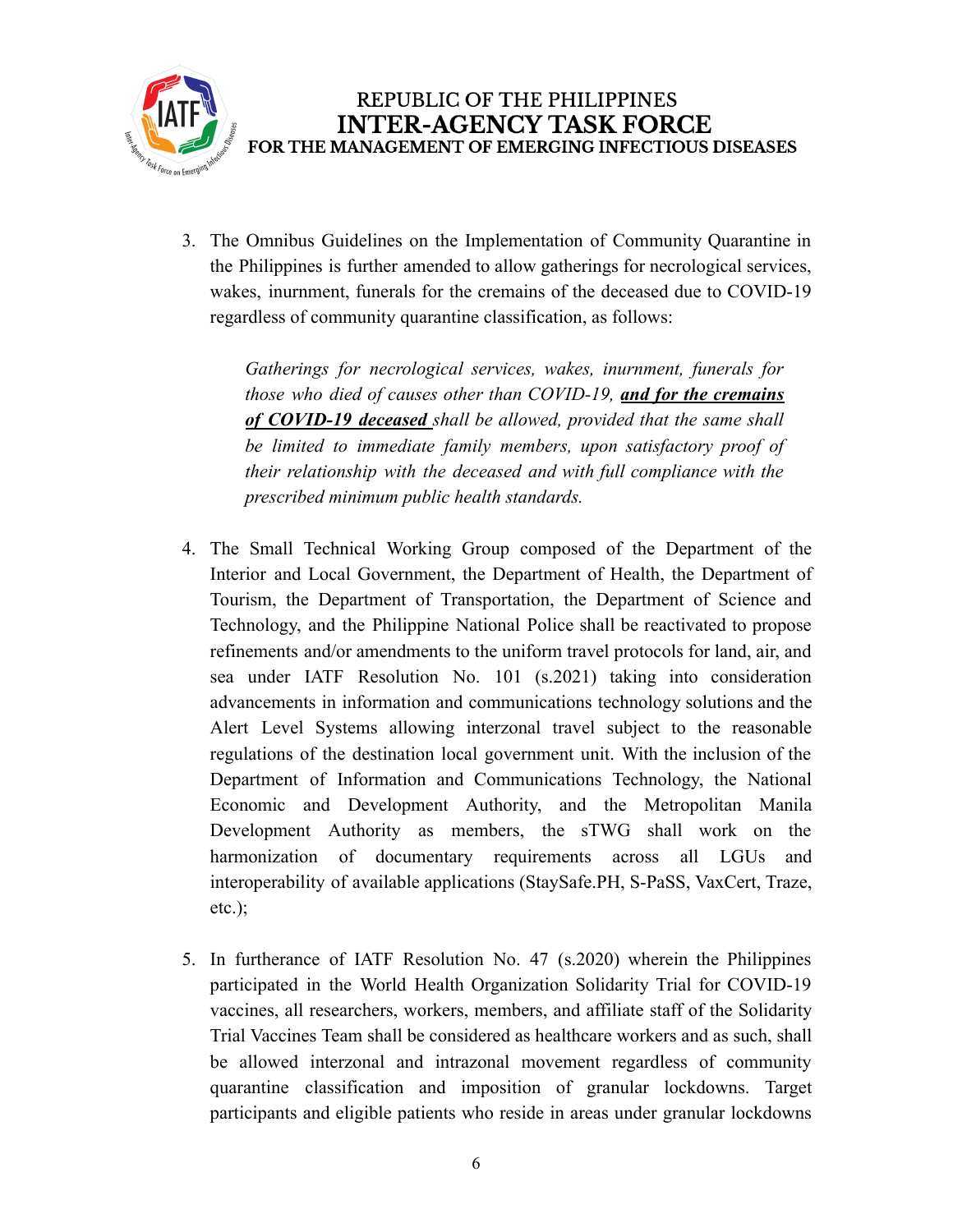

may be allowed to leave their residences strictly for purposes necessary for the clinical trial but shall not leave the area under granular lockdown.

6. In recognition of the Constitutional mandate of the Commission on Elections, all COMELEC officials and employees shall be considered as Authorized Persons Outside of Residence (APORs) while in the performance of their official duties.

In addition and solely for purposes of filing of 1) Certificates of Nomination and Certificate of Acceptance of Nomination for Party-List groups; and 2) Certificates of Candidacy and Certificates of Nomination and Acceptance, as the case may be, of aspirants for the May 9, 2022, National and Local Elections, the following shall likewise be considered as APORs:

- 1. Chairperson/President or in their absence the Secretary-General or authorized Representative of the Political Party, Sectoral Party, organization or coalition participating under the party-list system of representation;
- 2. Aspirants or their authorized representatives;
- 3. Companions as authorized under COMELEC Resolution No. 10717 dated 18 August 2021;
- 4. COMELEC officials/personnel in connection with the submission of hard copies of the Certificates of Candidacy and related documents/materials to the COMELEC Main Office as authorized under COMELEC Resolution No. 10717.

As APORs the foregoing shall be allowed interzonal and intrazonal movement regardless of community quarantine classification, subject to the presentation of IDs and proof of purpose of travel.

For those that may reside in areas where granular lockdowns have been declared, it is understood that COMELEC shall provide for alternative rules to be observed during the filing.

7. The request of the Miss Universe Philippines to hold their Grand Coronation event in Bohol from September 26 to October 01, 2021, is approved provided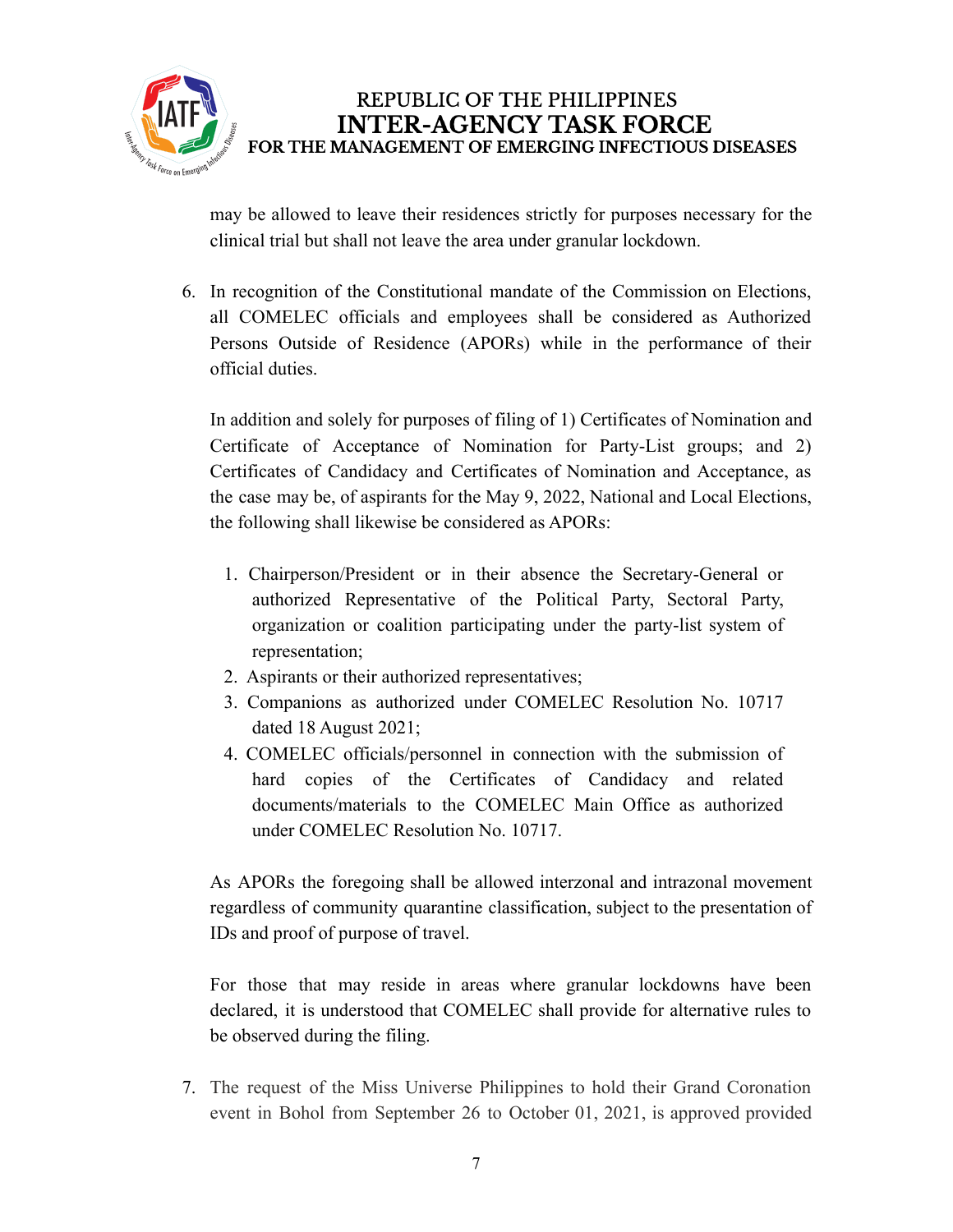

that the submitted health and safety protocols are strictly complied with and that the Provincial Government of Bohol poses no objection thereto.

**RESOLVED FURTHER,** that the Chairperson and the Co-Chairperson shall be duly authorized to sign this Resolution for and on behalf of the Inter-Agency Task Force.

**APPROVED** during the 140th Inter-Agency Task Force Meeting, as reflected in the minutes of the meeting, held this September 23, 2021, via video conference**.**

**KARLO ALEXEI B. NOGRALES** Secretary, Office of the Cabinet Secretariat IATF Co-Chairperson